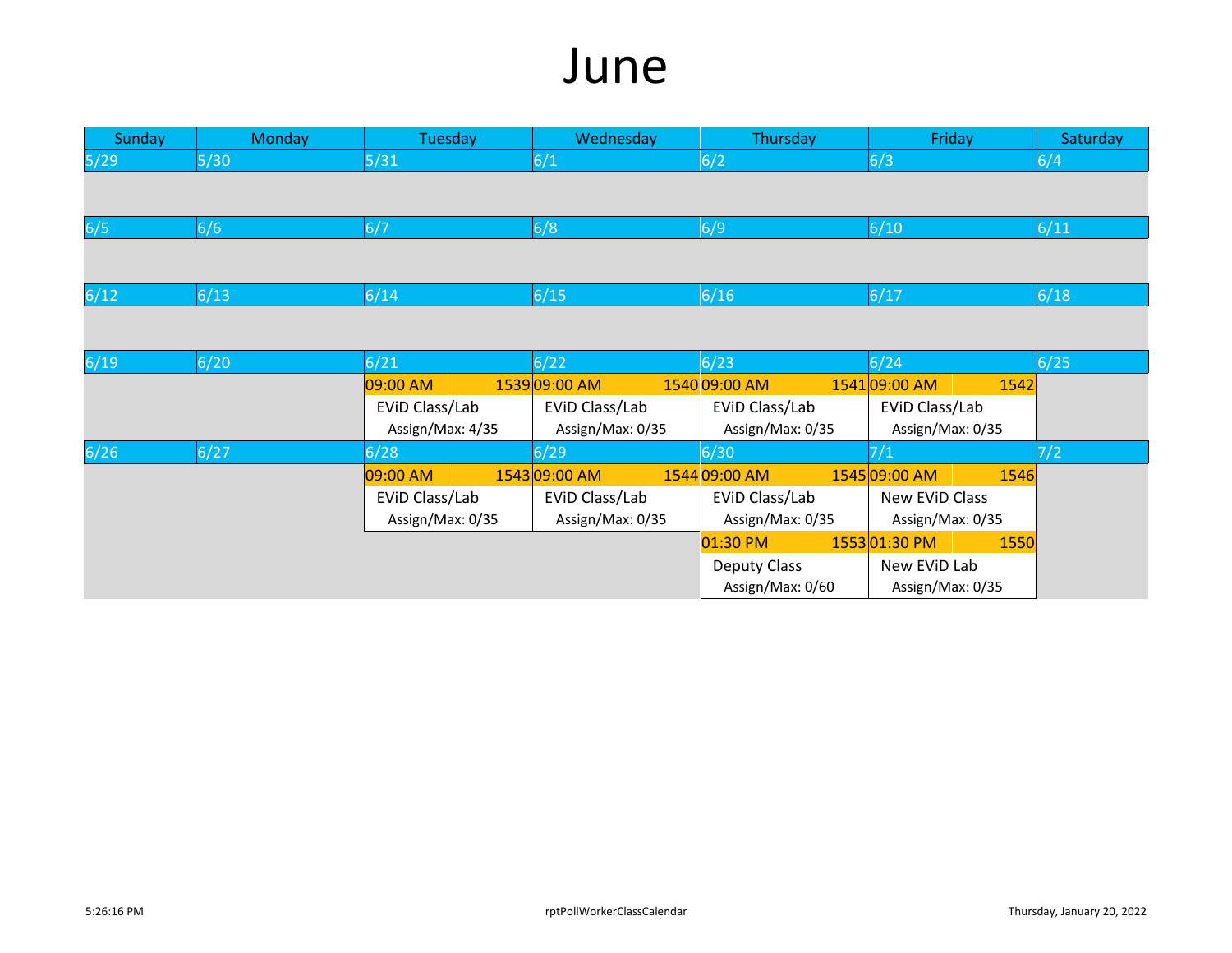## July

| 6/27<br>6/28<br>6/29<br>6/30<br>7/1<br>7/2<br>1545 09:00 AM<br>09:00 AM<br>1543 09:00 AM<br>1544 09:00 AM<br>1546<br>EVID Class/Lab<br>EVID Class/Lab<br>EVID Class/Lab<br><b>New EVID Class</b><br>Assign/Max: 0/35<br>Assign/Max: 0/35<br>Assign/Max: 0/35<br>Assign/Max: 0/35<br>01:30 PM<br>155301:30 PM<br>1550<br>New EVID Lab<br><b>Deputy Class</b><br>Assign/Max: 0/60<br>Assign/Max: 0/35<br>7/4<br>7/5<br>7/9<br>7/6<br>7/8<br>7/7<br>09:00 AM<br>155509:00 AM<br>1556 09:00 AM<br>155709:00 AM<br>1558<br>Clerk Class/Lab<br>Clerk Class/Lab<br>Clerk Class/Lab<br>Clerk Class/Lab<br>Assign/Max: 0/35<br>Assign/Max: 1/35<br>Assign/Max: 0/35<br>Assign/Max: 1/35<br>01:30 PM<br>1554<br><b>Deputy Class</b><br>Assign/Max: 0/60<br>7/16<br>7/11<br>7/12<br>$\frac{7}{13}$<br>7/14<br>7/15<br>155909:00 AM<br>1547 09:00 AM<br>1548 09:00 AM<br>09:00 AM<br>1551<br>Clerk Class/Lab<br>New EVID Class<br>New EVID Class<br>EVID Class/Lab<br>Assign/Max: 0/35<br>Assign/Max: 0/35<br>Assign/Max: 0/35<br>Assign/Max: 0/35<br>01:30 PM<br>154901:30 PM<br>1552<br>New EVID Lab<br>New EVID Lab<br>Assign/Max: 0/35<br>Assign/Max: 0/35<br>7/18<br>7/19<br>$7/20$<br>7/23<br>7/21<br>7/22<br>156309:00 AM<br>09:00 AM<br>156009:00 AM<br>1562 09:00 AM<br>1565<br>Clerk Class/Lab<br><b>New Tab Class</b><br>Clerk Class/Lab<br>Tab Class/Lab<br>Assign/Max: 0/35<br>Assign/Max: 0/35<br>Assign/Max: 0/40<br>Assign/Max: 0/40<br>156401:30 PM<br>01:30 PM<br>01:30 PM<br>1561<br>1566<br>Tab Class/Lab<br>EVID Class/Lab<br>New Tab CLab<br>Assign/Max: 0/40<br>Assign/Max: 0/35<br>Assign/Max: 0/40<br>7/25<br>7/28<br>7/30<br>7/24<br>7/26<br>7/27<br>7/29<br>156709:00 AM<br>09:00 AM<br>1568<br>09:00 AM<br>1569<br>Tab Class/Lab<br>Tab Class/Lab<br>Practice Lab<br>Assign/Max: 0/40<br>Assign/Max: 0/40<br>Assign/Max: 0/25 | Sunday | Monday | Tuesday | Wednesday | Thursday | Friday | Saturday |
|-----------------------------------------------------------------------------------------------------------------------------------------------------------------------------------------------------------------------------------------------------------------------------------------------------------------------------------------------------------------------------------------------------------------------------------------------------------------------------------------------------------------------------------------------------------------------------------------------------------------------------------------------------------------------------------------------------------------------------------------------------------------------------------------------------------------------------------------------------------------------------------------------------------------------------------------------------------------------------------------------------------------------------------------------------------------------------------------------------------------------------------------------------------------------------------------------------------------------------------------------------------------------------------------------------------------------------------------------------------------------------------------------------------------------------------------------------------------------------------------------------------------------------------------------------------------------------------------------------------------------------------------------------------------------------------------------------------------------------------------------------------------------------------------------------------------------------------------------|--------|--------|---------|-----------|----------|--------|----------|
|                                                                                                                                                                                                                                                                                                                                                                                                                                                                                                                                                                                                                                                                                                                                                                                                                                                                                                                                                                                                                                                                                                                                                                                                                                                                                                                                                                                                                                                                                                                                                                                                                                                                                                                                                                                                                                               | 6/26   |        |         |           |          |        |          |
|                                                                                                                                                                                                                                                                                                                                                                                                                                                                                                                                                                                                                                                                                                                                                                                                                                                                                                                                                                                                                                                                                                                                                                                                                                                                                                                                                                                                                                                                                                                                                                                                                                                                                                                                                                                                                                               |        |        |         |           |          |        |          |
|                                                                                                                                                                                                                                                                                                                                                                                                                                                                                                                                                                                                                                                                                                                                                                                                                                                                                                                                                                                                                                                                                                                                                                                                                                                                                                                                                                                                                                                                                                                                                                                                                                                                                                                                                                                                                                               |        |        |         |           |          |        |          |
|                                                                                                                                                                                                                                                                                                                                                                                                                                                                                                                                                                                                                                                                                                                                                                                                                                                                                                                                                                                                                                                                                                                                                                                                                                                                                                                                                                                                                                                                                                                                                                                                                                                                                                                                                                                                                                               |        |        |         |           |          |        |          |
|                                                                                                                                                                                                                                                                                                                                                                                                                                                                                                                                                                                                                                                                                                                                                                                                                                                                                                                                                                                                                                                                                                                                                                                                                                                                                                                                                                                                                                                                                                                                                                                                                                                                                                                                                                                                                                               |        |        |         |           |          |        |          |
|                                                                                                                                                                                                                                                                                                                                                                                                                                                                                                                                                                                                                                                                                                                                                                                                                                                                                                                                                                                                                                                                                                                                                                                                                                                                                                                                                                                                                                                                                                                                                                                                                                                                                                                                                                                                                                               |        |        |         |           |          |        |          |
|                                                                                                                                                                                                                                                                                                                                                                                                                                                                                                                                                                                                                                                                                                                                                                                                                                                                                                                                                                                                                                                                                                                                                                                                                                                                                                                                                                                                                                                                                                                                                                                                                                                                                                                                                                                                                                               |        |        |         |           |          |        |          |
|                                                                                                                                                                                                                                                                                                                                                                                                                                                                                                                                                                                                                                                                                                                                                                                                                                                                                                                                                                                                                                                                                                                                                                                                                                                                                                                                                                                                                                                                                                                                                                                                                                                                                                                                                                                                                                               | 7/3    |        |         |           |          |        |          |
|                                                                                                                                                                                                                                                                                                                                                                                                                                                                                                                                                                                                                                                                                                                                                                                                                                                                                                                                                                                                                                                                                                                                                                                                                                                                                                                                                                                                                                                                                                                                                                                                                                                                                                                                                                                                                                               |        |        |         |           |          |        |          |
|                                                                                                                                                                                                                                                                                                                                                                                                                                                                                                                                                                                                                                                                                                                                                                                                                                                                                                                                                                                                                                                                                                                                                                                                                                                                                                                                                                                                                                                                                                                                                                                                                                                                                                                                                                                                                                               |        |        |         |           |          |        |          |
|                                                                                                                                                                                                                                                                                                                                                                                                                                                                                                                                                                                                                                                                                                                                                                                                                                                                                                                                                                                                                                                                                                                                                                                                                                                                                                                                                                                                                                                                                                                                                                                                                                                                                                                                                                                                                                               |        |        |         |           |          |        |          |
|                                                                                                                                                                                                                                                                                                                                                                                                                                                                                                                                                                                                                                                                                                                                                                                                                                                                                                                                                                                                                                                                                                                                                                                                                                                                                                                                                                                                                                                                                                                                                                                                                                                                                                                                                                                                                                               |        |        |         |           |          |        |          |
|                                                                                                                                                                                                                                                                                                                                                                                                                                                                                                                                                                                                                                                                                                                                                                                                                                                                                                                                                                                                                                                                                                                                                                                                                                                                                                                                                                                                                                                                                                                                                                                                                                                                                                                                                                                                                                               |        |        |         |           |          |        |          |
|                                                                                                                                                                                                                                                                                                                                                                                                                                                                                                                                                                                                                                                                                                                                                                                                                                                                                                                                                                                                                                                                                                                                                                                                                                                                                                                                                                                                                                                                                                                                                                                                                                                                                                                                                                                                                                               |        |        |         |           |          |        |          |
|                                                                                                                                                                                                                                                                                                                                                                                                                                                                                                                                                                                                                                                                                                                                                                                                                                                                                                                                                                                                                                                                                                                                                                                                                                                                                                                                                                                                                                                                                                                                                                                                                                                                                                                                                                                                                                               | $7/10$ |        |         |           |          |        |          |
|                                                                                                                                                                                                                                                                                                                                                                                                                                                                                                                                                                                                                                                                                                                                                                                                                                                                                                                                                                                                                                                                                                                                                                                                                                                                                                                                                                                                                                                                                                                                                                                                                                                                                                                                                                                                                                               |        |        |         |           |          |        |          |
|                                                                                                                                                                                                                                                                                                                                                                                                                                                                                                                                                                                                                                                                                                                                                                                                                                                                                                                                                                                                                                                                                                                                                                                                                                                                                                                                                                                                                                                                                                                                                                                                                                                                                                                                                                                                                                               |        |        |         |           |          |        |          |
|                                                                                                                                                                                                                                                                                                                                                                                                                                                                                                                                                                                                                                                                                                                                                                                                                                                                                                                                                                                                                                                                                                                                                                                                                                                                                                                                                                                                                                                                                                                                                                                                                                                                                                                                                                                                                                               |        |        |         |           |          |        |          |
|                                                                                                                                                                                                                                                                                                                                                                                                                                                                                                                                                                                                                                                                                                                                                                                                                                                                                                                                                                                                                                                                                                                                                                                                                                                                                                                                                                                                                                                                                                                                                                                                                                                                                                                                                                                                                                               |        |        |         |           |          |        |          |
|                                                                                                                                                                                                                                                                                                                                                                                                                                                                                                                                                                                                                                                                                                                                                                                                                                                                                                                                                                                                                                                                                                                                                                                                                                                                                                                                                                                                                                                                                                                                                                                                                                                                                                                                                                                                                                               |        |        |         |           |          |        |          |
|                                                                                                                                                                                                                                                                                                                                                                                                                                                                                                                                                                                                                                                                                                                                                                                                                                                                                                                                                                                                                                                                                                                                                                                                                                                                                                                                                                                                                                                                                                                                                                                                                                                                                                                                                                                                                                               |        |        |         |           |          |        |          |
|                                                                                                                                                                                                                                                                                                                                                                                                                                                                                                                                                                                                                                                                                                                                                                                                                                                                                                                                                                                                                                                                                                                                                                                                                                                                                                                                                                                                                                                                                                                                                                                                                                                                                                                                                                                                                                               | 7/17   |        |         |           |          |        |          |
|                                                                                                                                                                                                                                                                                                                                                                                                                                                                                                                                                                                                                                                                                                                                                                                                                                                                                                                                                                                                                                                                                                                                                                                                                                                                                                                                                                                                                                                                                                                                                                                                                                                                                                                                                                                                                                               |        |        |         |           |          |        |          |
|                                                                                                                                                                                                                                                                                                                                                                                                                                                                                                                                                                                                                                                                                                                                                                                                                                                                                                                                                                                                                                                                                                                                                                                                                                                                                                                                                                                                                                                                                                                                                                                                                                                                                                                                                                                                                                               |        |        |         |           |          |        |          |
|                                                                                                                                                                                                                                                                                                                                                                                                                                                                                                                                                                                                                                                                                                                                                                                                                                                                                                                                                                                                                                                                                                                                                                                                                                                                                                                                                                                                                                                                                                                                                                                                                                                                                                                                                                                                                                               |        |        |         |           |          |        |          |
|                                                                                                                                                                                                                                                                                                                                                                                                                                                                                                                                                                                                                                                                                                                                                                                                                                                                                                                                                                                                                                                                                                                                                                                                                                                                                                                                                                                                                                                                                                                                                                                                                                                                                                                                                                                                                                               |        |        |         |           |          |        |          |
|                                                                                                                                                                                                                                                                                                                                                                                                                                                                                                                                                                                                                                                                                                                                                                                                                                                                                                                                                                                                                                                                                                                                                                                                                                                                                                                                                                                                                                                                                                                                                                                                                                                                                                                                                                                                                                               |        |        |         |           |          |        |          |
|                                                                                                                                                                                                                                                                                                                                                                                                                                                                                                                                                                                                                                                                                                                                                                                                                                                                                                                                                                                                                                                                                                                                                                                                                                                                                                                                                                                                                                                                                                                                                                                                                                                                                                                                                                                                                                               |        |        |         |           |          |        |          |
|                                                                                                                                                                                                                                                                                                                                                                                                                                                                                                                                                                                                                                                                                                                                                                                                                                                                                                                                                                                                                                                                                                                                                                                                                                                                                                                                                                                                                                                                                                                                                                                                                                                                                                                                                                                                                                               |        |        |         |           |          |        |          |
|                                                                                                                                                                                                                                                                                                                                                                                                                                                                                                                                                                                                                                                                                                                                                                                                                                                                                                                                                                                                                                                                                                                                                                                                                                                                                                                                                                                                                                                                                                                                                                                                                                                                                                                                                                                                                                               |        |        |         |           |          |        |          |
|                                                                                                                                                                                                                                                                                                                                                                                                                                                                                                                                                                                                                                                                                                                                                                                                                                                                                                                                                                                                                                                                                                                                                                                                                                                                                                                                                                                                                                                                                                                                                                                                                                                                                                                                                                                                                                               |        |        |         |           |          |        |          |
|                                                                                                                                                                                                                                                                                                                                                                                                                                                                                                                                                                                                                                                                                                                                                                                                                                                                                                                                                                                                                                                                                                                                                                                                                                                                                                                                                                                                                                                                                                                                                                                                                                                                                                                                                                                                                                               |        |        |         |           |          |        |          |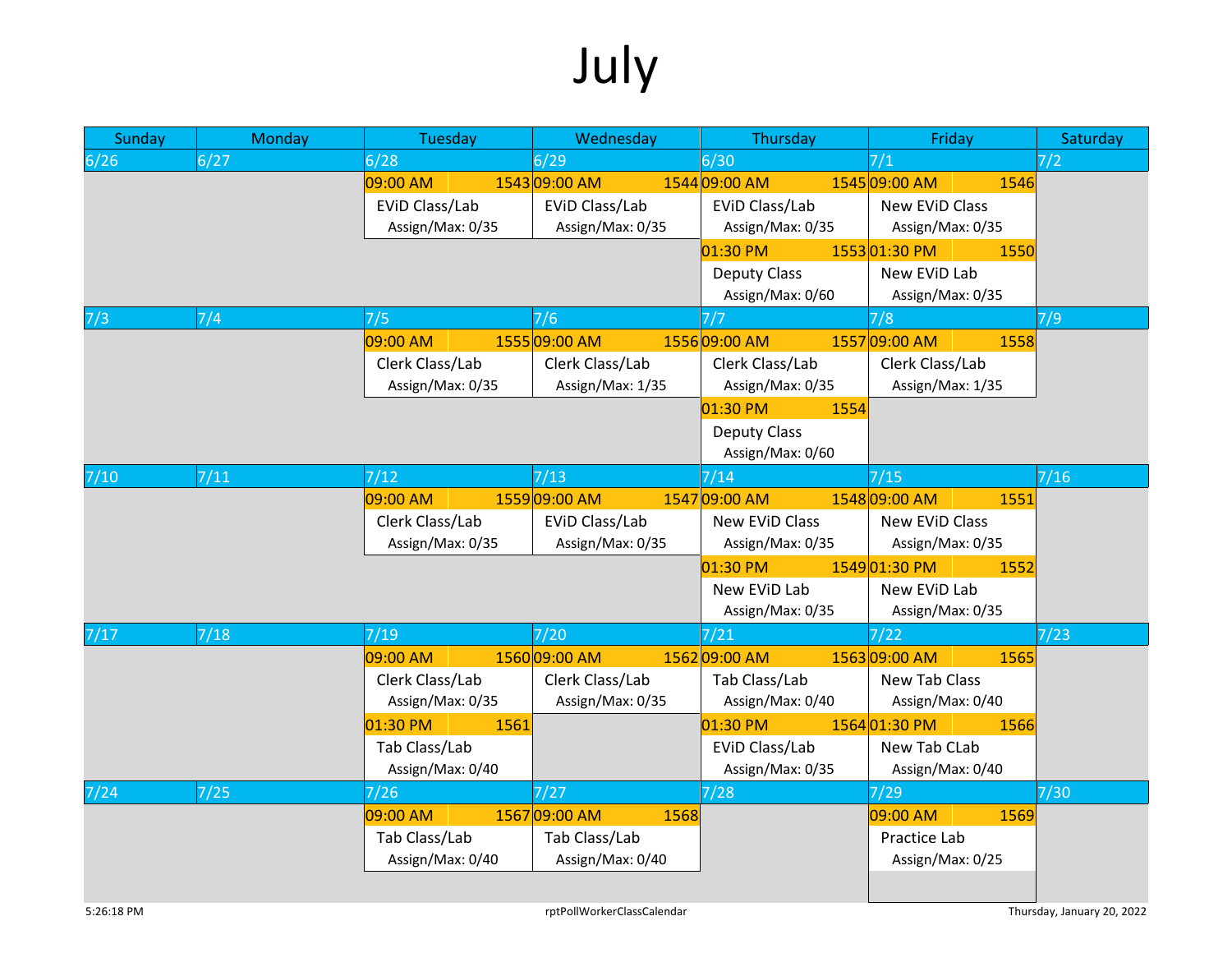## July

| <b>Sunday</b> | <b>Monday</b> | Tuesday\ | Wednesday | Thursday | Friday           |      | Saturday |
|---------------|---------------|----------|-----------|----------|------------------|------|----------|
|               |               |          |           |          | $01:30$ PM       | 1570 |          |
|               |               |          |           |          | Practice Lab     |      |          |
|               |               |          |           |          | Assign/Max: 0/25 |      |          |